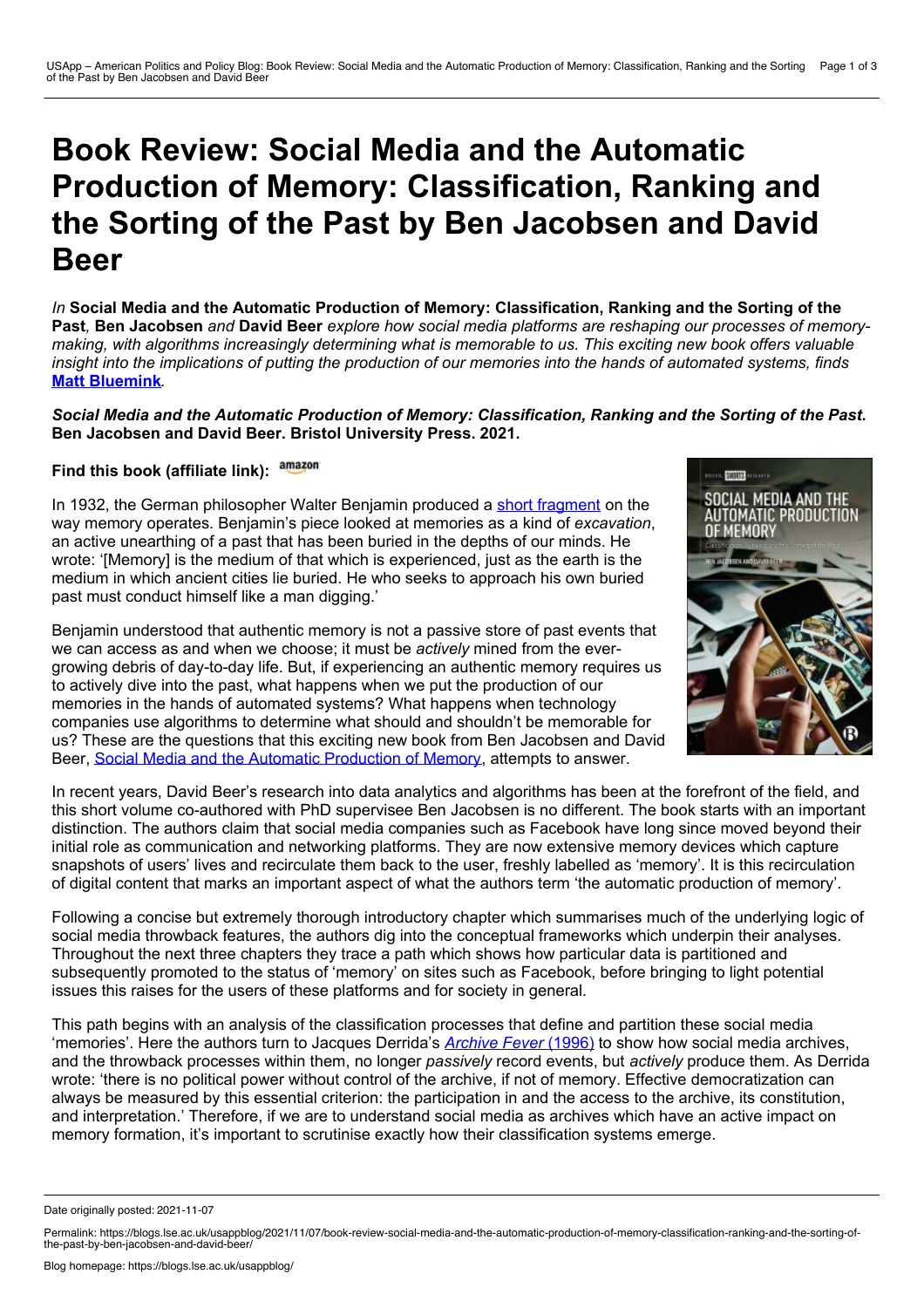

Photo by Nathana [Rebouças](https://unsplash.com/@nathanareboucas?utm_source=unsplash&utm_medium=referral&utm_content=creditCopyText) on [Unsplash](https://unsplash.com/?utm_source=unsplash&utm_medium=referral&utm_content=creditCopyText)

To exemplify this point the authors turn to **[Facebook's](https://research.fb.com/blog/2017/09/facebook-memories-the-research-behind-the-products-that-connect-you-with-your-past/) own research which lays out precisely** how the company developed the classificatory systems behind its 'memories' feature. Along with Derrida, they draw on Jacques Ranciere's notion of the 'partition of the sensible' from his 'Ten Theses on [Politics'](https://www.bloomsbury.com/uk/dissensus-9781441119414/) (2010) to analyse this research. Jacobsen and Beer state that: 'For Ranciere, when any given area is partitioned off, the frontiers of the sensible are re-formed and, crucially, the fundamental relationship between the sensible and non-sensible is reconfigured' (39). The important claim here is that the way in which our social media content is partitioned and classified has an inherent effect on the way we experience the world. In other words, Facebook Memories reconfigure's Ranciere's partition of the sensible as *the partition of the memorable*: it determines the nature of what should and shouldn't be memorable for us.

However, it is not only the partitioning of data that impacts the way we remember; it is also how that data is ranked and promoted in order to solidify its status as 'memory'. Analysing further research from [Facebook](https://research.fb.com/blog/2016/03/engineering-for-nostalgia-building-a-personalized-on-this-day-experience/https:/research.fb.com/blog/2016/03/engineering-for-nostalgia-building-a-personalized-on-this-day-experience/) through the lens of the work of French sociologist Pierre Bourdieu, the authors argue that nostalgic content is being 'ontologically promoted' by algorithms in order to maximise engagement and participation with the platform. They suggest that the algorithms which determine what content is promoted to 'memory' status have a performative impact on how users interact with the site, and therefore how they remember the past.

This brings the authors to an important conclusion which emphasises the pressing dangers of a practice that Jacobsen argues has remained virtually [unresearched](https://www.york.ac.uk/sociology/our-staff/students/benjamin-jacobsen/#publications-content): 'Through processes of classification and ranking, Facebook is extending its powerful reach backwards in time, drawing not only on real-time data but also real-time engagements with a resurfaced and targeted past in order to predict and shape the future' (55). Thus, we start to see how small changes in the availability of certain social media content, and the way that this content is promoted, could have a significant impact on the way our memories are created. It is this the authors term *the promotion of the memorable*.

As we come to the latter half of the book, the authors turn to the way these targeted memories are received and negotiated by users in everyday life. Indeed, one of the book's strong suits is that it draws together a wide variety of normative analyses, whilst also providing original empirical research to back these up. This is made evident through a series of interviews the authors conducted with social media users which highlighted the tensions that arose as a result of these 'memory' features. This friction between the promoted 'memory' and the real memory is demonstrated in a salient statement by one of the participants:

Date originally posted: 2021-11-07

Permalink: https://blogs.lse.ac.uk/usappblog/2021/11/07/book-review-social-media-and-the-automatic-production-of-memory-classification-ranking-and-the-sorting-of-the-past-by-ben-jacobsen-and-david-beer/